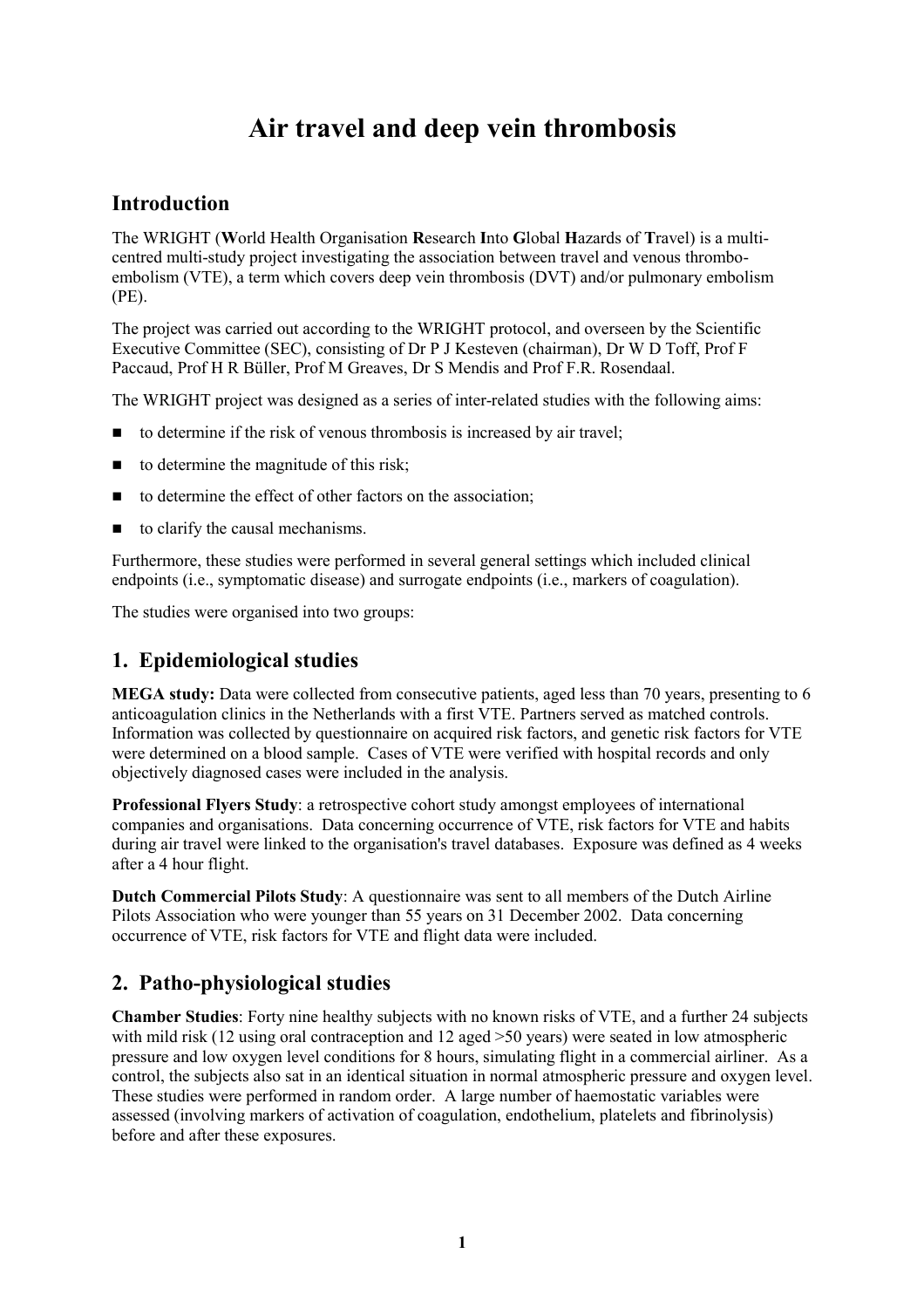**Volunteer Study**: In a similar study, 71 healthy volunteers flew in a chartered commercial airliner for 8 hours, with the same haemostatic variables assessed before, during and after the flight. Risks factors for venous thrombosis were more abundant in this group: 26 asymptomatic carriers of the factor V Leiden mutation and 30 women using oral contraceptives (15 with, and 15 without the mutation). Two control situations were used - 8 hours watching movies and 8 hours of normal day-today activity.

# **Results**

#### **MEGA Study**

Of 1851 patients, 235 had travelled for more than 4 hours in the 8 weeks preceding the VTE. Travelling for more than 4 hours in any form of transport was found to increase the risk of VTE three fold  $(95\%CI\ 2.0-4.2)^1$ . The risk of flying was similar to the risk of travelling by car, train or bus. The relative risk of thrombosis rose sharply for travellers with factor V Leiden mutation (as well as some other prothrombotic coagulation variations); those using oral contraception; in those who travelled for >12 hours; and for those who were >1.90m tall. Some of these synergistic effects were more pronounced in air travel than for other modes of travel.

### **Professional Flyers Study**

The number of long-haul flights in the 45% responses (9953 employees) was 59438; and 29 probable VTEs occurred in the follow up period, 10 of which occurred in the 4 weeks after a flight.

The design of this study allowed the calculation of relative and absolute risks. A relative risk indicates how much higher the chance of disease is for those with the risk factor (in this study: flights of more than 4 hours in the previous 4 weeks) compared to those without. The absolute risk indicates the actual probability of disease, i.e. what proportion of these travellers will actually develop thrombosis.

The incidence of VTE after a flight was 4.0/1000 persons per year (py) (95%CI 1.5-6.4); compared with 1.2/1000 py (95%CI 0.6-1.7) in the non-exposed time. This yielded a relative risk of VTE after  $>4$  hr air journey of 3.45 (95%CI 2.3-5.1), in this population.

The absolute risk of VTE per >4 hour air journey in this population was 1/5944 (95%CI 1/3433 - 1/12 714).

The absolute risk was greater if multiple flights were taken in the 4-week exposure period, and increased with duration of flight, up to one per 1000 for the longest journeys.

**Comment**. There has been only a 45% response rate, so far. However, data have now been collected on more than 100,000 flights >4 hrs (i.e. double the number reported here) which should strengthen these results. It should be noted that this study was performed with subjects who were in employment, which generally is a group that is healthier and younger than the whole population. Hence, the risk of thrombosis per journey may be somewhat higher when the general population is considered (estimate from the MEGA study: 1 per 2000 journeys of over 4 hours).

#### **Dutch Commercial Pilots Study**

Response rate was 73% in current members (2364/3657) and 33% in retired members (135/411). Six VTE were diagnosed yielding an incidence of 0.3/1000 py. This gives a lower incidence than for the whole general population, which is estimated at 1-2 per 1000 per year. The risk did not appear to be associated with hours flown.

 $\overline{a}$ 

 $1\,95\%$ CI = 95% Confidence Interval.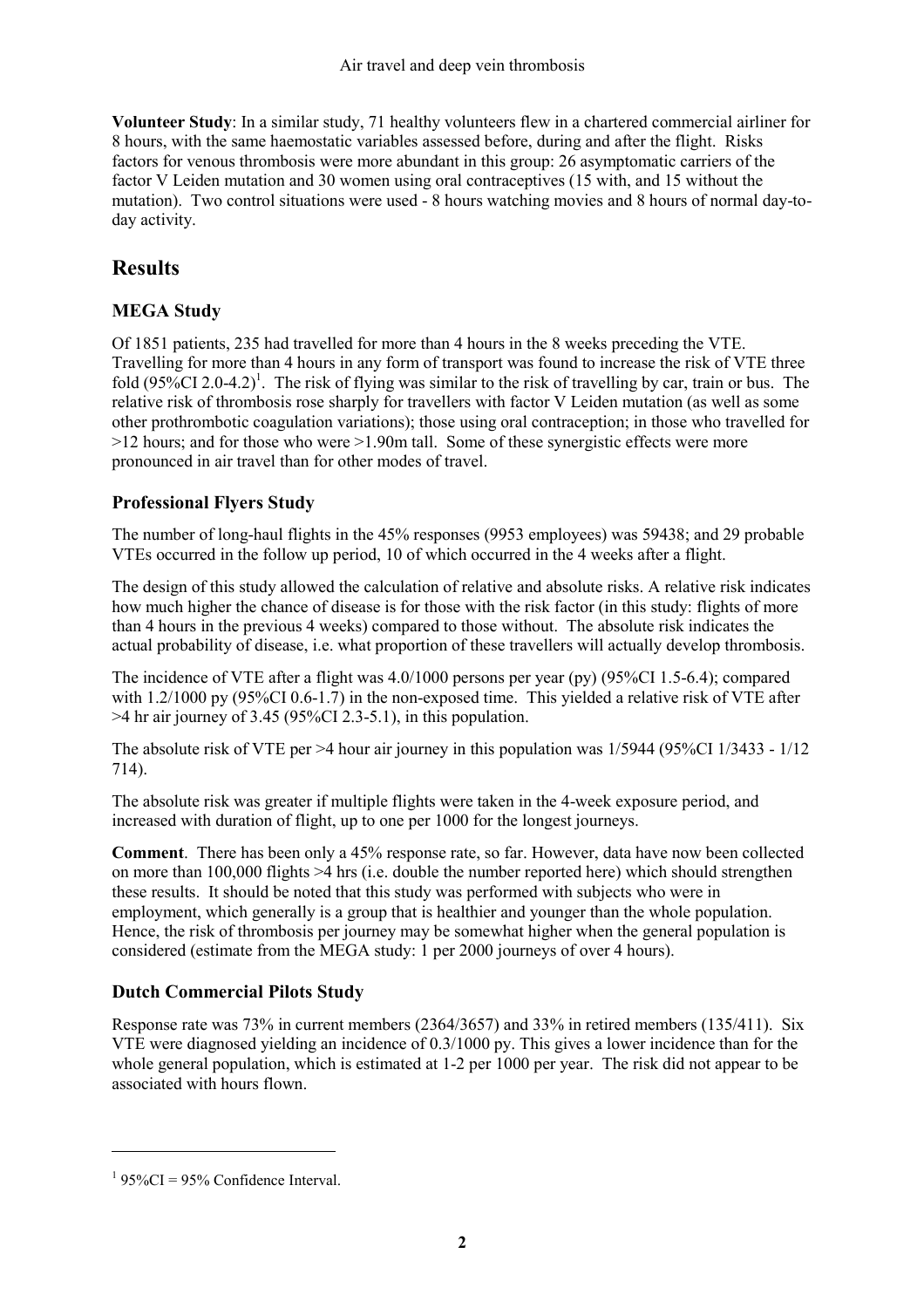**Comment**. There may have been some under-reporting due to the adverse effect this history might have on the pilot's career prospects. Furthermore, because of the frequent and rigorous medical examination requirements of commercial pilots, it is sensible to assume that this sub-group is healthier than the general population. So, while these study results are compatible with either a mildly reduced or increased risk, they exclude a very high risk among these very frequent flyers.

#### **Chamber Studies**

No significant difference was observed in any of the haemostatic parameters between the two test situations.

**Comment**. These subjects were screened to exclude factor V Leiden and any other risk factor for VTE, with the exception of those using oral contraception or aged >50 years. Since the test situations were applied in random order, at the same time of day, the effect of diurnal variations of the haemostatic markers was controlled.

#### **Volunteer Study**

Overall, taking the results of the whole group, there was no significant change in haemostatic markers. Some coagulation markers tested (thrombin-antithrombin complex and D-dimer) showed elevations after the flight compared to baseline (and diurnal variation). Analysis of these data showed that there was a small group (approximately 10%) who were coagulation hyper-responders in the flight situation. All were female, most of whom had one or both of the risk factors (factor V Leiden and oral contraceptives).

**Comment**. This study appears to demonstrate a minority whose clotting system hyper-responds during flight. All were female and most carried other risk factors for VTE. Some caution needs to be exercised in concluding what, in this experimental situation, gave rise to this hyper-response, i.e. hypoxic hypobaria or other flight-related factors.

# **Summary**

The combined results from this group of studies provide a consistent picture, in line with previous medical literature on travellers' thrombosis. However, these data strengthen this picture in as much as far greater numbers have been involved in these studies than ever collected in previous publications. Furthermore, they make a large contribution to fleshing out the specific individual risks of this complication.

As previously suspected, it is clear from the epidemiological studies that seated immobility is a risk factor for VTE. When considering the whole population, this risk appears to be small (approximately three-fold increase) and to be present whatever form of travel. These studies confirm that the longer the period of travel, the greater the risk. Multiple flights in a short period probably reflect the same phenomenon.

The epidemiological studies also highlighted the fact that the relative risk of travellers' thrombosis increases sharply if other risks for VTE are present.

These results are supported by the patho-physiological studies. Taken overall, there were no changes in any coagulation parameters during an 8-hour flight or during a similar period of hypobaric hypoxia in a hypobaric chamber (compared to control situations). Careful analysis of the data from the Volunteer Study (which included subjects at increased risk for VTE) demonstrated a small population of 'hyper-responders'. This was not so obvious in the Chamber Studies (in which only subjects at low or modestly increased risk for VTE were included).